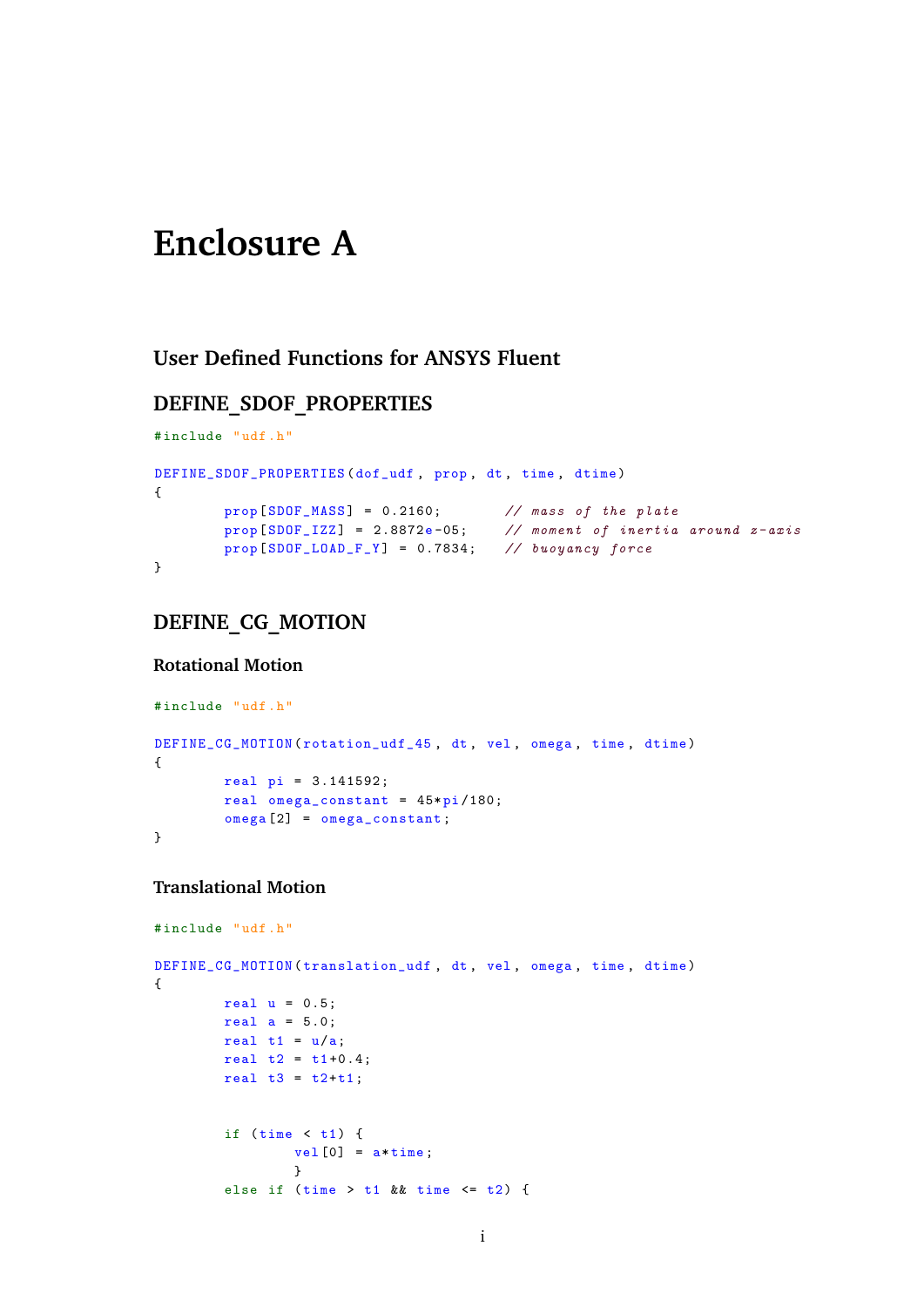```
vel[0] = u;}
        else if (time > t2 & time \leq t3) {
                vel[0] = u-a*(time-t2);}
        else {
                vel[0]=0;}
}
```
## **DEFINE\_EXECUTE\_AT\_END**

```
//UDF extracting the viscous and pressure forces in the x- and y-directionas well as the location of the centre of pressure
# include "udf.h"
# include " stdio .h"
#include "math.h"
DEFINE_EXECUTE_AT_END ( save_results_udf )
{
        FILE *fp = NULL;
        FILE *fp2 = NULL;char filename []="force_history.txt";
        real flow_time = RP_Get_Real ("flow - time ") ;
        double NV_VEC (viscous);
        double NV_VEC (pressure);
        double NV_VEC (force);
        double NV_VEC (total_force);
        double area = 0.;
        double NV_VEC (A) ;
        double NV_VEC(Wall_Shear_Force);
        double num_y = 0.;
        double num_x = 0.;
        double den_x = 0.;
        double den_y = 0.;
        double NV_VEC (cp);
        real x[ ND_ND ];
        int IDplate = 18; //Plate ID
        face_t f;
        Thread *f_thread;
        Domain *d;
        d = Get\_Domain(1); // FluidIDf_thread = Lookup_Thread (d, IDplate );
        fp = fopen(filename, "a");
        begin_f_loop (f, f_thread )
        // loop through the faces on the plate
        {
                 F_AREA(A,f,f_thread);
                 // calculate the area of the current face
                 F_CENTROID(x,f,f_thread);
                 // calculate the centre point of the current face
                 Wall\_Shear\_Force [0] = -F\_STORAGE\_R\_NSV(f, f\_thread,SV_WALL_SHEAR ) [0];
```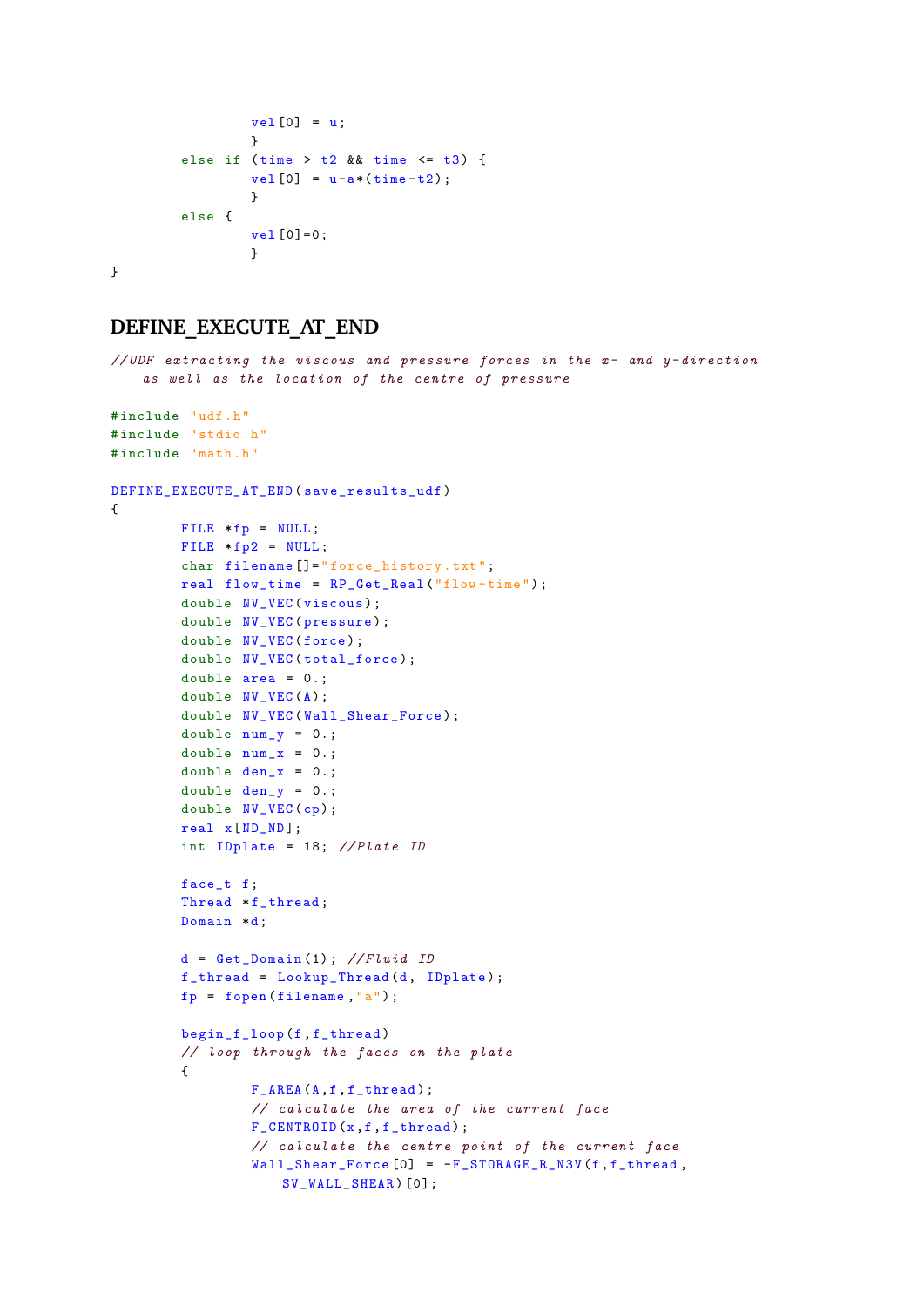```
// wall shear stress in the x- direction for current face
        Wall_Shear_Force [1] = -F_STORAGE_R_N3V(f, f_thread,SV_WALL_SHEAR ) [1];
        // wall shear stress in the x- direction for current face
        force [0] = F_P(f, f_thread) * A[0] + Wall_Shear_Force[0];// total force in the x- direction for current face
        force [1] = F_P(f, f_thread) * A[1] + Wall_Shear_Force [1];// total force in the y- direction for current face
        num_x += force [1] * x [0];
        // numerator for calculation of the centre of pressure x-
            direction
        den_x += force [1];// denominator for calculation of the centre of pressure x-
            direction
        num_y += force [0] * x [1];
        // numerator for calculation of the centre of pressure y-
            direction
        den_y += force[0];// denominator for calculation of the centre of pressure y-
            direction
        viscous [0] += Wall_Shear_Force [0];
        // summation of the viscous force in x- direction
        viscous [1] += Wall_Shear_Force [1];
        // summation of the viscous force in y- direction
        pressure [0] += F_P(f, f_{thread}) * A[0];// summation of the pressure force in the x-direction
        pressure [1] += F_P(f, f_{thread}) * A[1];// summation of the pressure force in the y- direction
        total_force [0] += force [0];
        // summation of the total force in the x- direction
        total\_force [1] += force [1];// summation of the total force in the y- direction
}
end_f_loop(f,f_thread)
cp[0] = num_x / den_x; // x-coordinate of the centre of pressure
cp [1] = num_y / den_y; // y-coordinate of the centre of pressure
fprintf (fp, "%0.4e\t%0.4e\t%0.4e\t%0.4e\t%0.4e\t%0.4e\t%0.4e\t%0.4e\t%0.4
   t\%0.4e\<sup>n</sup>, flow_time, viscous [0], pressure [0], total_force [0],
   viscous [1] , pressure [1] , total_force [1] , cp [0] , cp [1]) ;
// write to file
fclose (fp);
```
}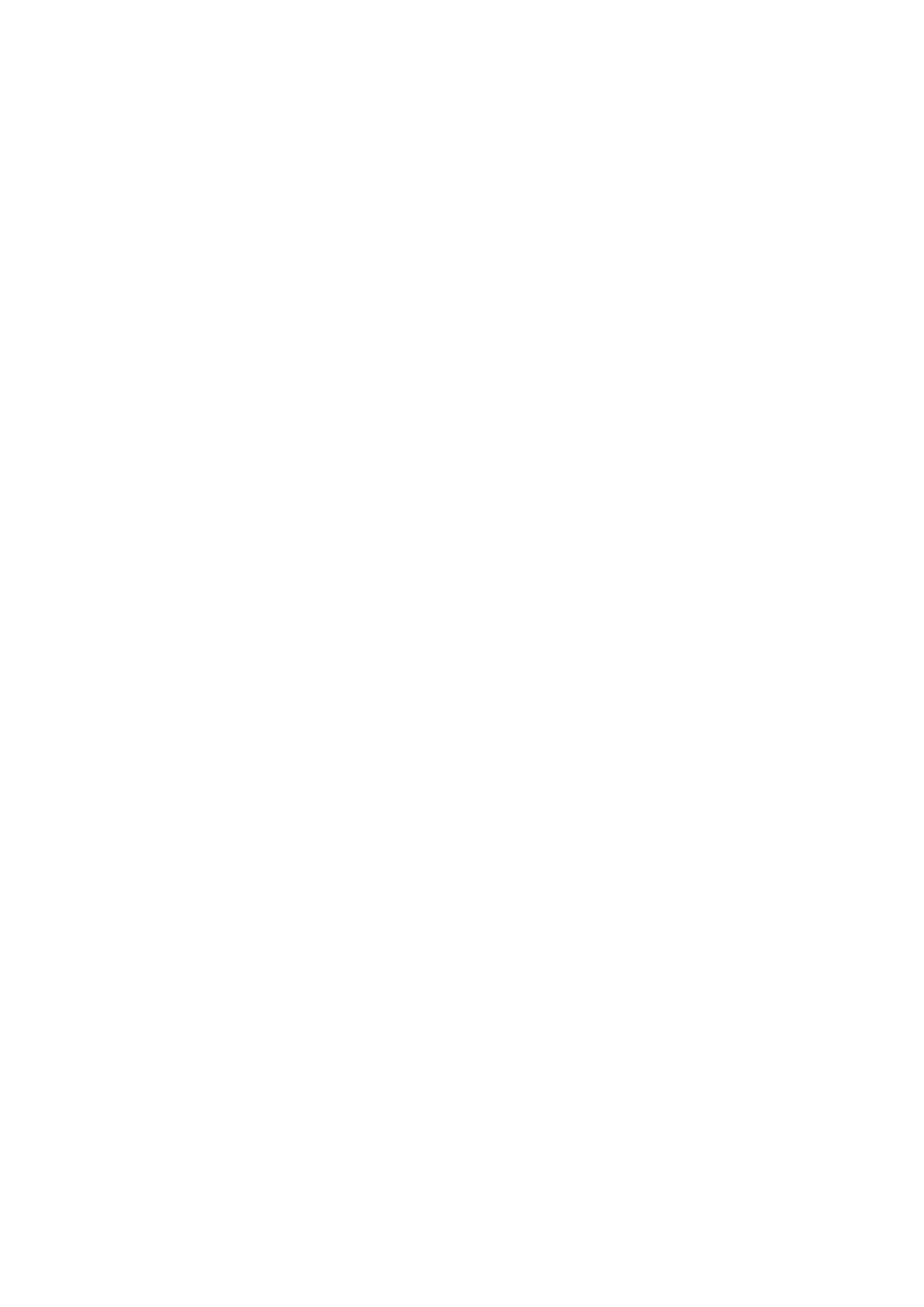## **Enclosure B**

## **Revised Model**

```
% %%%%%%% Revised 2D model of a flat plate in free fall . %%%%%%%%
% PROJECT TITLE : Extending the Existing Modelling Framework for
% Non - Spherical Particles to Include Flat Plates in Free
% Fall - An Experimental and Numerical Investigation of
% the Unsteady Aerodynamics of Flat Plates
% AUTHOTS : Anna Lyhne Jensen and Jakob Hærvig
% DETAILS : Master Thesis project 1st February to 3rd June 2014
% CONTACT : Email : jakob . haervig (at) gmail .com
clc; clear all; close all % clear command windows, workspace and figures
% LOAD FILES FOR UNSTEADY LIFT AND DRAG REGRESSIONS
coefficient_matrix = importdata('coefficient_matrix .mat');alpha_start_matrix = importdata (' alpha_start_matrix .mat ') ;
alpha_end_matrix = importdata (' alpha_end_matrix .mat ') ;
% OPERATORS USED TO TURN VECTOR 90 DEGRESS
T90cw = [cosd(90) sind(90) ; -sind(90) cosd(90)]; % turns vector 90 deg cwT90ccw = [cosd(90) -sind(90) ; sind(90) cosd(90)]; %turns vector 90 deg ccw% PARAMETERS DEFINED BY USER
rho_f = 998.2; \% density \ of \ fluid \ [kg/m^3]mu = 0.001003; % dynamic viscosity of fluid [Pa*s]
rho_p = 2700; % density of plate [kg/m^3]g = 9.81; \text{gammaization} acceleration [m/s^2]beta = 1/20; \%aspect ratio of plate [-]L = 0.04; \text{\%length of plate [m]}h = L * \text{beta}; <br> % height of plate [m]V = L*h;  \text{You} \quad \text{You} \quad \text{only} \quad \text{You} \quad \text{but} \quad \text{You}.m = V*rho_p; \%mass of plate [kg/m]m_f = V* rho_f ; % mass of fluid occupied by plate [kg/m]
Iz = 1/12* m*(h^2+L^2); % moment of inertia for plate [kg*m]
Iz_f = 1/12 * m_f * (h^2+L^2); % moment of inertia for fluid [kg*m]<br>dt = 0.00025; % time step size [s]
                          %time step size [s]
t_{start} = 0; <br> %start time [s]t_{end} = 3; %end time [s]c1 = pi/2; % constant to calculate angle of at tack [rad]c2 = pi; % constant to calculate angle of attack [rad]
dalpha_dt_matrix = [0:5:90]; % vector giving dalpha/dt simulations
pos = [0 0];<br>
u = [0 -0.0002];<br>
%initial velocity of plate [m/
                         % initial velocity of plate [m/s]
```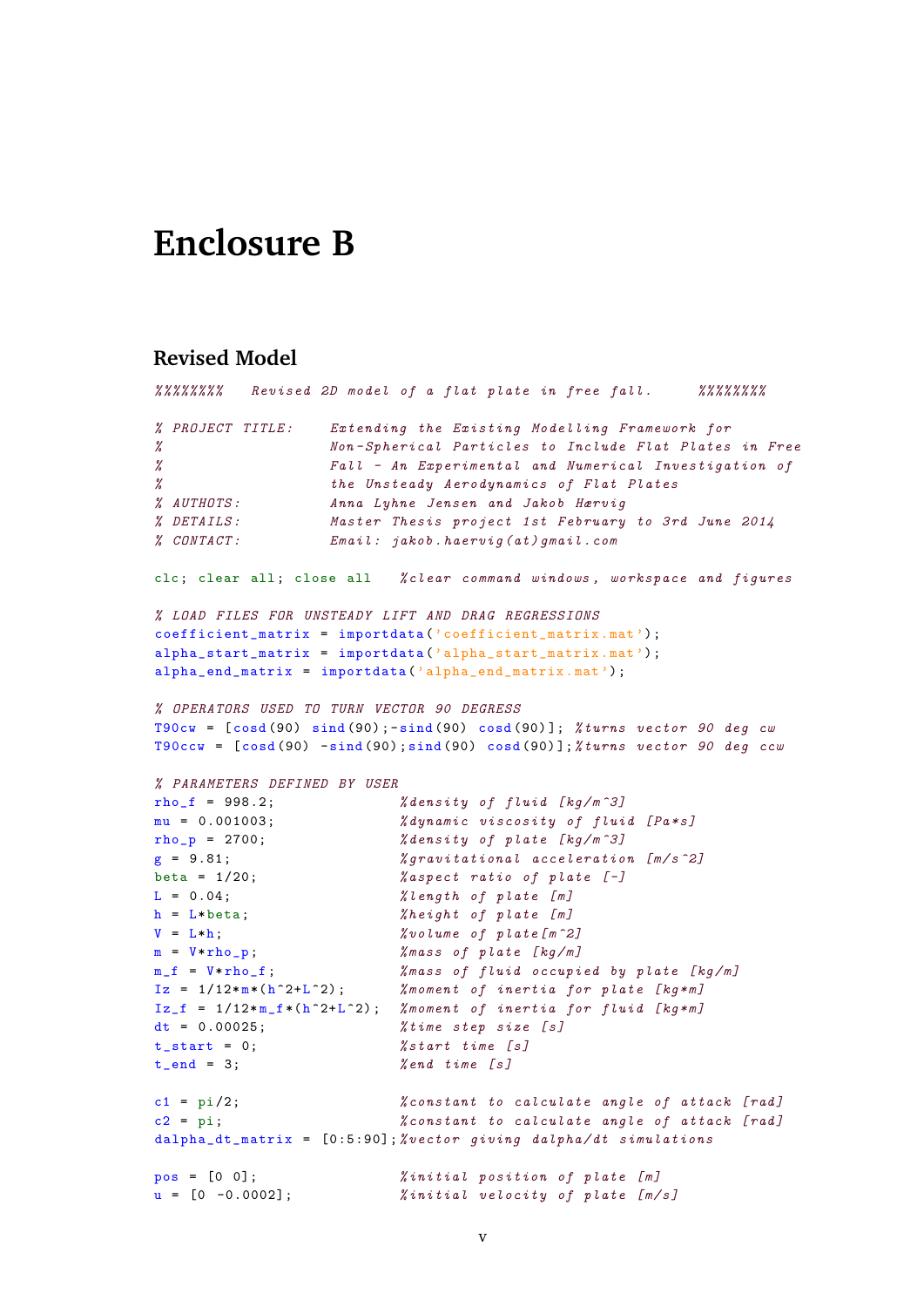```
w = [0 \ 0]; \frac{2}{3} \frac{2}{3} \frac{2}{3} \frac{2}{3} \frac{2}{3} \frac{2}{3} \frac{2}{3} \frac{2}{3} \frac{2}{3} \frac{2}{3} \frac{2}{3} \frac{2}{3} \frac{2}{3} \frac{2}{3} \frac{2}{3} \frac{2}{3} \frac{2}{3} \frac{2}{3} \frac{2}{3} \frac{2}{3} \frac{2}{3} 
v = w-u;<br>
% initial relative fluid velocity [m/s]<br>
theta = -30*pi/180;<br>
% initial orientational angle [deg]% initial orientational angle [deg]
omega = 0; % initial angular velocity of plate [rad/s]
domega = 0; \frac{\partial}{\partial n} initial angular acceleration of plate [rad/s]
dalpha_dt = 0; <br> %intial change in angle of attack [rad/s]
% INITIAL CALCULATIONS
phi = atan (v(2)/v(1)); % relative fluid velocity angle [m/s]alpha = 2*c1/pi*atan(cot(pi/c2*theta-pi/2-phi));% angle of attack [rad]
t = t_start; \chiinitialise time as start time [s]
i = 1; % set loop countertic
while t < t end % start main loop
     T_to_local = [cos(theta) sin(theta); -sin(theta) cos(theta)];% trans . to local coordinates
     T_to_global = [cos(theta) -sin(theta); sin(theta) cos(theta)];% trans . to global coordinates
     v = w-u;<br>
\%relative fluid velocity
     % CALCULATE DRAG AND LIFT COEFFICIENTS
    Re = norm(v) * L * rho_f / mu; <br> % update repnobds numberif Re \leq 5CDD90 = 1.75+5.0/(0.20*Re^1.18); %CD(90) for Re \le 5 (extrapol.)
     elseif Re > 5 & Re < 75CD90 = 1.75+5.0/(0.20*Re<sup>-1.18)</sup>; %CD(90) for 5 < Re \le 75elseif Re > 75 && Re <= 1280
         CD90 = 1.63*10<sup>2</sup> -9* Re 3-5.17*10<sup>2</sup> -6* Re 2+...5.41*10^ -3* Re +1.54; \text{\%CD} (90) for \text{\%R}e \leq 1280elseif Re > 1280 && Re <= 20000
         CD90 = (3.05+5.0/(0.045*Re^0.8)); %CD(90) for 1280 <Re <= 20000
     else
         CD90 = (3.05+5.0/(0.045*Re^0.8)); %CD(90) for Re > 20000 (extrapol.)
         end
     CD0 = (0.023+5.45/(-0.8+Re^0.58)); %CD(0) for 5 < Re20000
     CD = CD0 + abs ((CD90 - CD0) * sin( alpha) . 3); % blending function by Rosendahlif abs( dalpha_dt ) > pi /2
        dalpha_dt = pi/2; \frac{\partial}{\partial u} \frac{\partial}{\partial u} \frac{\partial}{\partial u} \frac{\partial}{\partial u} \frac{\partial}{\partial u} \frac{\partial}{\partial u} \frac{\partial}{\partial v} \frac{\partial}{\partial v} \frac{\partial}{\partial v} \frac{\partial}{\partial v}end
     a1 = ((pi/2)/abs(dalpha_d t))^0.5; % freq. paramter for unsteady CD
     a2 = (pi/2)/abs (dalpha_dt); \%ampamp. parameter for unsteady CD
     CD_unsteady = (pi/a2+CDO)-CDO/a2*cos(a1*abs(alpha)+pi/2).^2-CD90/...
         a2*sin(a1*abs(a1pha) + pi/2). \hat{6}; % approx of unsteady drag
     CD_steady = CD0 + abs ((CD90 - CD0) * sin( alpha) .^3);% steady drag
     if CD_steady < CD_unsteady
         CD = CD unsteady; \frac{y}{x}use unsteady drag coefficient
     else
       CD = CD_steady; \textit{Wuse steady drag coefficient}end
```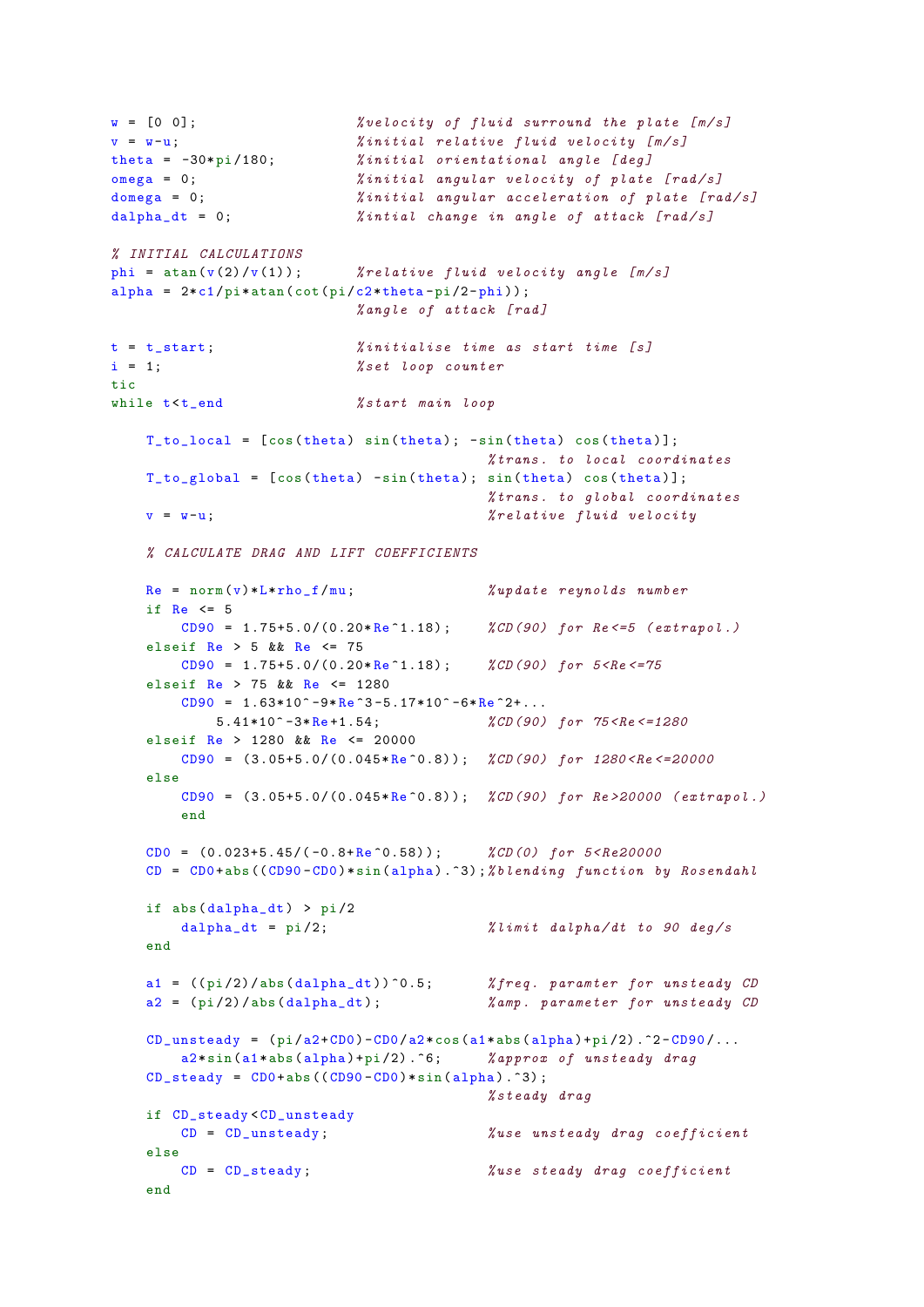```
dalpha_dt_rounded = round (abs( dalpha_dt ) *180/ pi /5) *5;
                                     % round dalpha /dt
dalpha_dt_vec_index = find (dalpha_dt_matrix == dalpha_dt_rounded);
                                     % find index of nearest ang. vel.
if isempty (dalpha_d t_{vec_index}) == 1dalpha_dt_vec_index = 11; \frac{\text{77}}{\text{77}} % limit dalpha/dt to 90 deg/s
end
if abs( alpha ) < alpha_start_matrix ( dalpha_dt_vec_index )*pi /180
   CL = abs(alpha) *180/pi *0.1263; % linear regression
elseif (abs(alpha) > alpha_start_matrix(dalpha_dt_vec_index)*pi/180
   &&...
       abs( alpha ) < alpha_end_matrix ( dalpha_dt_vec_index ) *pi /180)
   CL = coefficient_matrix (1, dalpha_d t\_vec\_index ) *abs(dalpha)^3+....
       coefficient_matrix (2 , dalpha_dt_vec_index )*abs( alpha ) ^2+...
       coefficient_matrix (3 , dalpha_dt_vec_index )*abs( alpha ) +...
       coefficient_matrix (4 , dalpha_dt_vec_index );
                                      % dalpha /dt dependent CL
else
   CL = 7.0763 * abs(alpha) ^5-28.9422* abs(alpha) ^4+...
       41.3903* abs(alpha) ^3-25.7446* abs(alpha) ^2+...
       7.3899* abs( alpha ) +0.0375; % dalpha /dt for steady CL
end
% CALCULATE FORCES , ACCELERATION , AND UPDATE POSITION
Fb = [0 \text{ V*rho_f * g}]; %buoyancy force vector
Fg = [0 - g * m];   %   %   gravity force vector
Fd_abs = CD*1/2*rho_f*L*norm(v)^2; %absolute drag force
FL_abs = CL*1/2*rho_f*L*norm(v)^2; %absolute lift force
Fd = v/norm(v)*Fd_abs; % % % drag force vectorif alpha <0
   F1 = (T90cw*(v/norm(v)*F1_abs)')';
                                     % turn lift clock - wise
else
   F1 = (T90ccw * (v/norm(v) * F1_abs)')';
                                     % turn lift counter -close - wise
end
C = [0 \t 0; 0 \t 0]; % added mass coefficient matrix
Ma = C.*rho_f.*V; % added mass matrix
M = eye(2) * m; % total mass matrixa\_local = inv(M+Ma)*T_to\_local*(Fd'*F1'*Fg'*Fb');
                                      % accele . in local coordinates
a_global = T_to_global * a<sub>_l</sub>ocal; % a_{c}cele. in global coordinates
a = a_global'; \text{``update} \text{``update} \text{acceleration}u = u+a*dt;<br> \text{``update translational velocity}v = w-u;<br>\hbox{``update relative fluid velocity}dpos = u*dt+1/2* a*dt^2; <br> %find change in positionpos = pos + dpos; % update positionphi = atan(v(2)/v(1)); \chifind rel. fluid velocity angle
alpha_old = alpha; % save old angle of attack
alpha = 2*c1/pi*atan(cot(pi/c2*theta-pi/2-phi));
```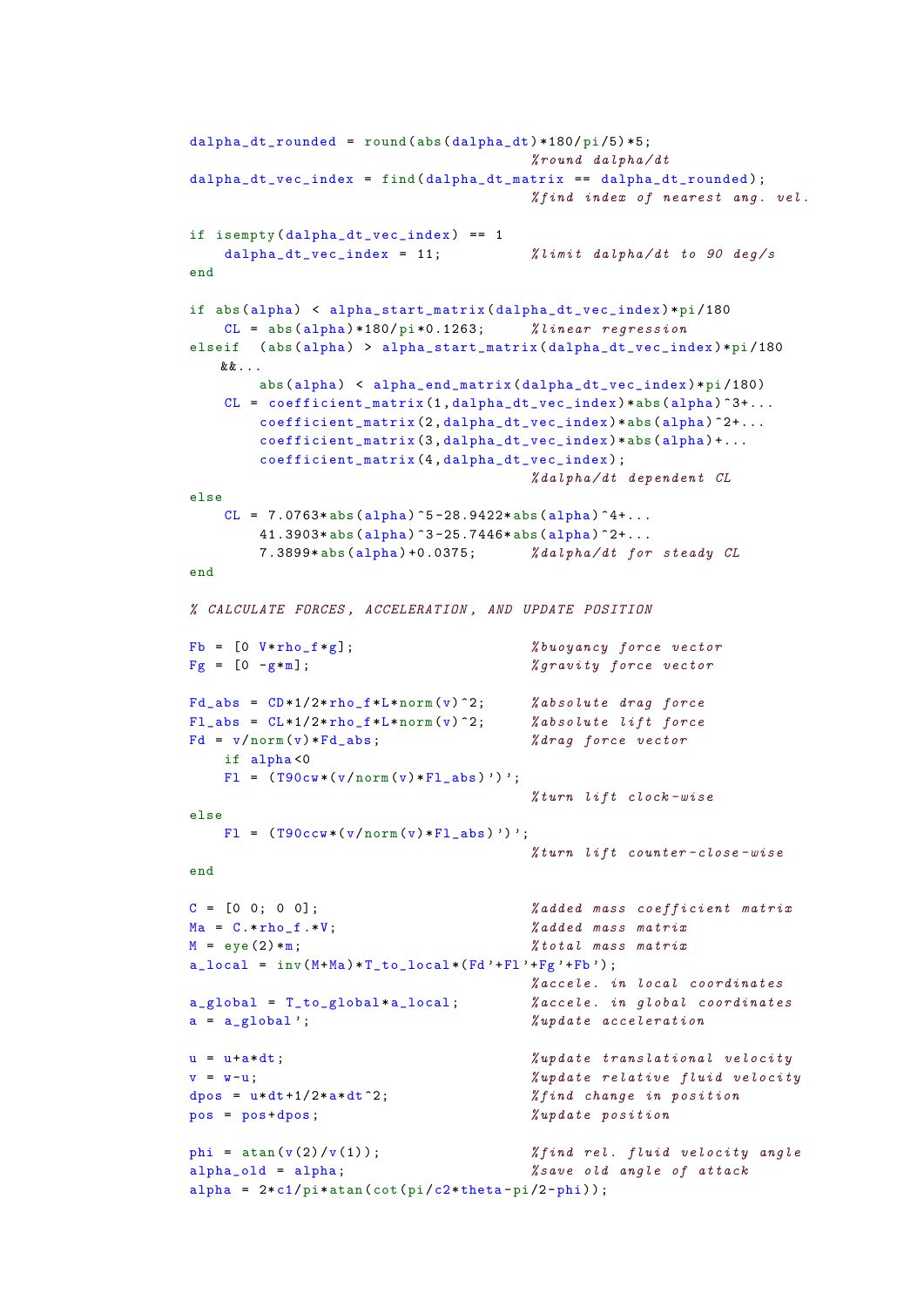```
% update angle of attack
   dalpha_dt = (alpha-alpha_old)/dt; % find change in angle of attack
   % CALCULATE CENTRE OF PRESSURE LOCATION
   cp_abs = L*0.015*(1-sin(abs(alpha))^3);% find centre of pressure dist .
   sign_c p = sign_c p_f cn (theta, v); %call fun. to find sign of cp
       cp = [cp_abs * abs(cos(theta)) * sign_cp(1) ...]cp_abs *abs(sin(theta)) * sign_cp(2)]; %find cp vectorT_{\text{offset}} = \text{det}([cp; Fd]) + \text{det}([cp; F1]);% <i>calc.</i> <i>torque aerodyn</i>. <i>forces</i>T_resist = -rho_f *2 * \nomega_{\text{sega} * \text{abs}}(\omega_{\text{mega}}) * (1/4) * (L/2) ^4;% calculate torque resistance
   M66 = 0*Iz_f;<br>
% added moment of inertiaT_total = T_offset + T_resist ; % total torque on plate
   domega = T_total /( Iz+M66); % find angular acceleration
   omega = omega + domega *dt; % update angular velocity
   dtheta = omega*dt+1/2*domega*dt<sup>-2</sup>; % find change in orient. angle
   theta = theta+dtheta;<br> \chi wpdate orientation angle
   % SAVE RESULTS TO ARRAYS FOR LATER PLOTTING
   pos_vec (i ,:) = pos; % position
   u_{\text{v}}vec(i,:) = u; <br> %trans. velocityu_mag_vec (i) = norm (u) ; % trans . velocity magnitude
   a_{\text{v}}(i,:) = a; %trans. accelerationa_vec_mag (i) = norm (a) ; % trans . acceleration magnitude
   theta\_vec(i) = theta; <br> % orientation anglealpha\_vec(i) = alpha; <br> %angle of attackomega_vec (i) = omega ; % angular velocity
   domega_vec(i) = domega; \%angular accelerationFd_vec (i ,:) = Fd; % drag force
   FL\_vec(i, :) = Fl; <br> %lift~forcecp_abs_vec (i) = cp_abs ; % centre of pressure magnitude
   t_{\text{v}} vec (i) = t; \% time
   % UPDATE LOOP COUNTER AND TIME
   i = i+1; % update loop counter
   t = t + dt; \text{w}ydata = t ime
end
\frac{\%}{\%}toc
% PLOTTING FREE FALL TRAJECTORY WITH ANIMATION
figure (1)
plot (pos\_vec(:,1)/L, pos\_vec(:,2)/L,'k'); hold on
for i = 1:50: length(t<sub>2</sub>vec)xplate(1) = cos(theta\_vec(i)) * L/2;yplate(1) = sin(theta\_vec(i)) * L/2;xplate(2) = -xplate(1);yplate(2) = -yplate(1);
```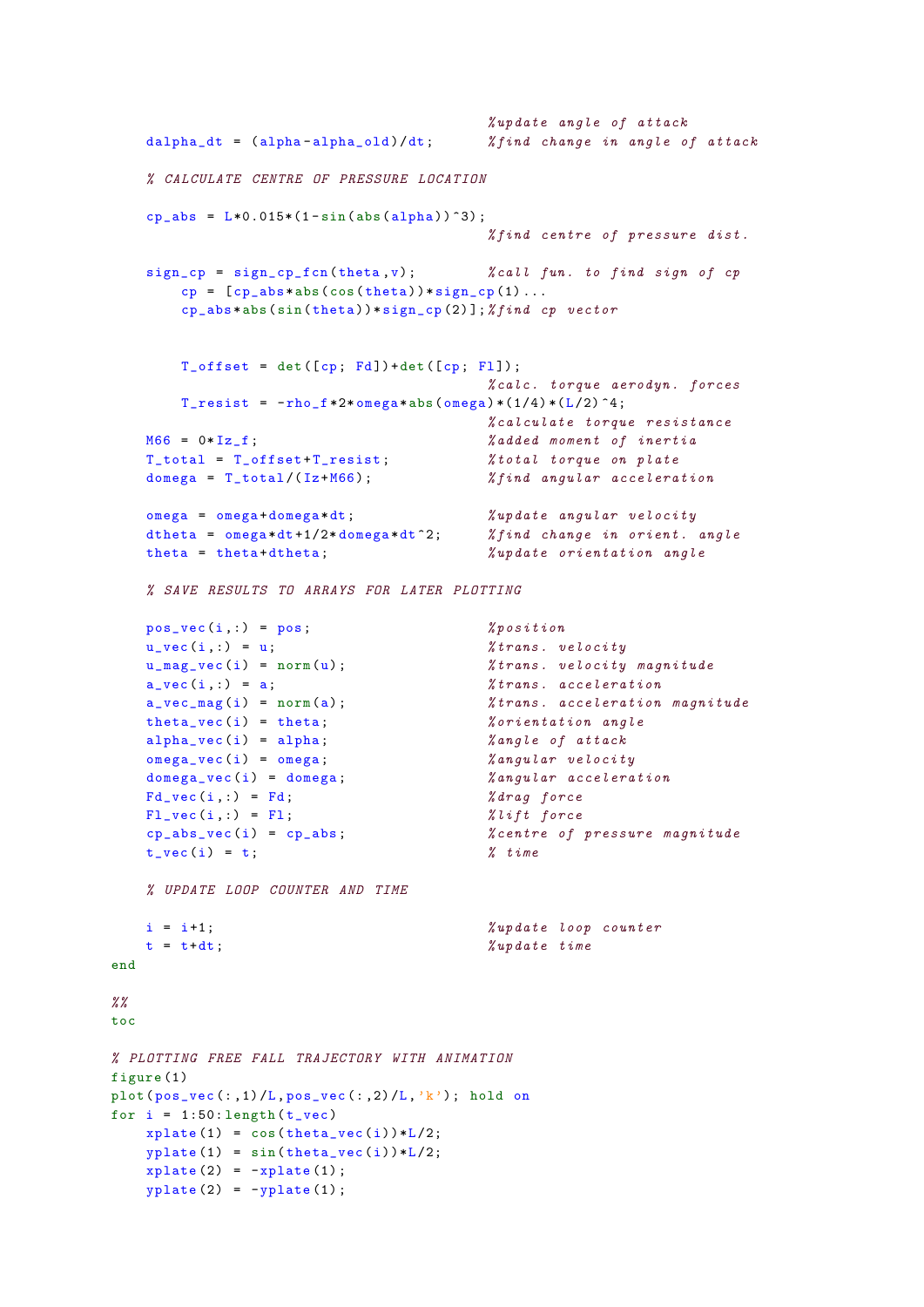```
plot ((pos\_vec(i,1) + xplate)/L, (pos\_vec(i,2) + yplate)/L, 'k', 'Linewidth',2)
   hold on
   xlabel ('Normalised distance X/L [-]')
    ylabel ('Normalised distance Y/L [ -] ')
    axis equal
    pause (0.01)
end
```
### **coefficient\_matrix.mat**

|                          |          |                                            | % coefficient matrix for unsteady lift approximation |  |
|--------------------------|----------|--------------------------------------------|------------------------------------------------------|--|
| $coefficient_matrix = [$ |          |                                            |                                                      |  |
| 0                        | $\Omega$ | $\Omega$                                   | $\Omega$                                             |  |
|                          |          | $-357.1757$ 86.8499 0.7730                 | 0.1468                                               |  |
|                          |          | $-339.6383$ $124.0477$ $-7.0129$ 0.5075    |                                                      |  |
|                          |          | $-321.5198$ $151.9937$ $-15.5799$ $1.0821$ |                                                      |  |
|                          |          | $-305.1881$ $175.2423$ $-24.9560$ $1.8921$ |                                                      |  |
|                          |          | $-273.7018$ 183.2955 $-32.3156$ 2.7558     |                                                      |  |
|                          |          | $-231.0180$ $175.2214$ $-35.9001$ $3.4559$ |                                                      |  |
|                          |          | $-186.1378$ $156.3123$ $-35.7169$ 3.8684   |                                                      |  |
|                          |          | $-144.3193$ $131.6641$ $-32.4764$ 3.9553   |                                                      |  |
|                          |          | $-109.2020$ $106.3660$ $-27.4888$ 3.7768   |                                                      |  |
|                          |          | $-80.9141$ $82.6345$ $-21.5865$ $3.3881$   |                                                      |  |
|                          |          | $-65.3751$ 70.8033 $-19.5711$ 3.4626       |                                                      |  |
|                          |          | $-50.9844$ $56.5638$ $-15.2833$ 3.1031     |                                                      |  |
|                          |          | $-44.3648$ 51.5779 $-14.8134$ 3.2965       |                                                      |  |
|                          |          | $-33.3199$ $37.1812$ $-8.5775$ 2.4114      |                                                      |  |
|                          |          | $-9.1105 -3.2495$ 13.9542 $-1.7400$        |                                                      |  |
|                          |          | $-0.9539 -17.3068$ 22.3751 $-3.4478$       |                                                      |  |
|                          |          | 7.8310 -33.9494 33.2012 -5.8047            |                                                      |  |
|                          |          | $15.8961$ -50.5052 44.8213 -8.5169]';      |                                                      |  |
|                          |          |                                            |                                                      |  |

### **alpha\_start\_matrix.mat**

alpha\_start\_matrix = [0 1.6 3.2 9.0 7.5 9.0 11.0 13.0 14.0 15.0 17.0 18.0 18.0 20.0 20.0 21.0 24.5 25.6 25.0];

### **alpha\_end\_matrix.mat**

alpha\_end\_matrix = [0 12.0 15.7 18.9 21.8 24.7 27.6 30.6 33.7 36.8 39.8 42.7 45.3 47.6 49.7 52.7 55.0 57.8 61.0];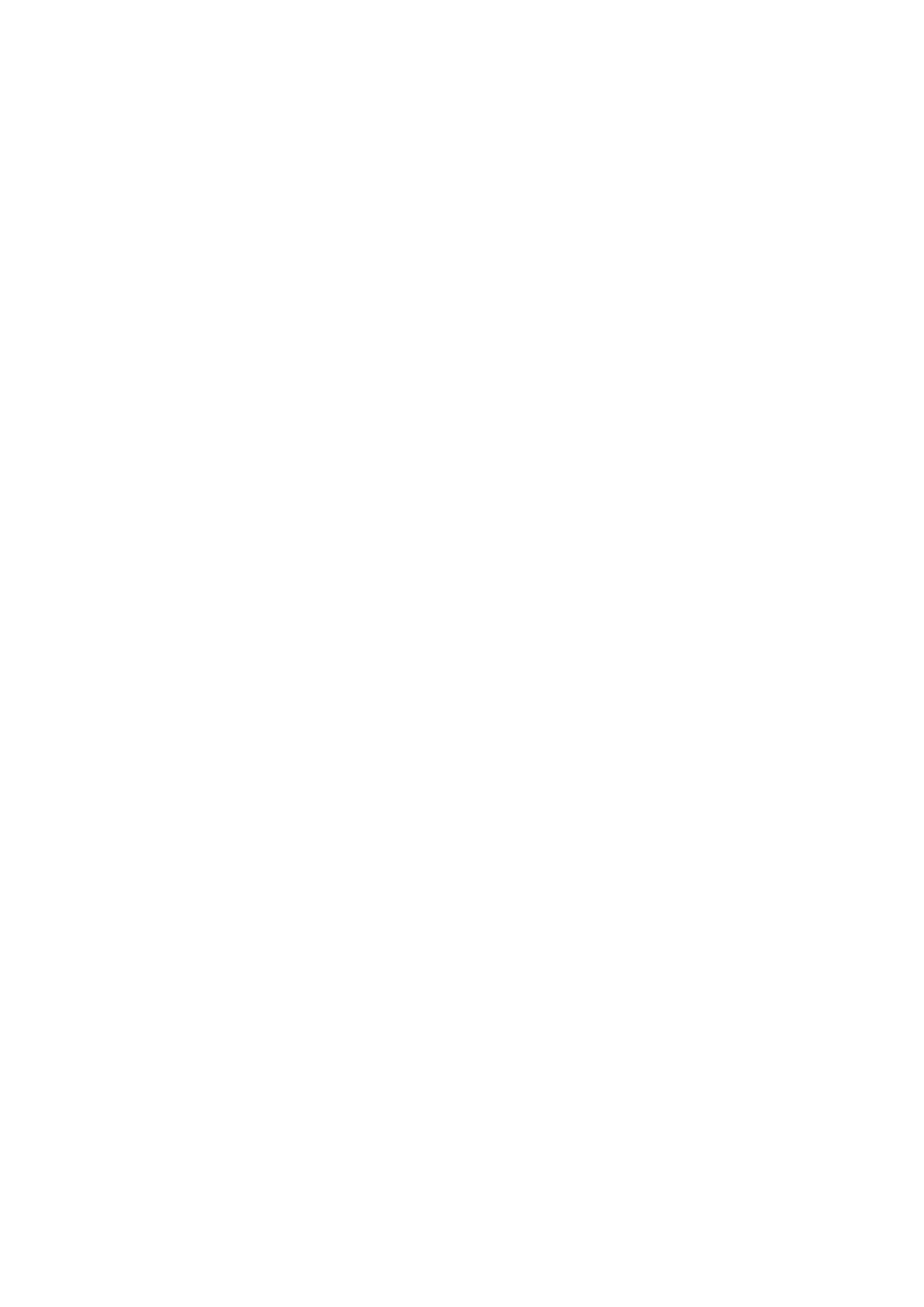## **Enclosure C**

#### **Torque due to Buoyancy**

clear all; close all; clc  $L = 0.04$ ;  $\text{Length of plate [m]}$ n=40;  $\%$ Number of discretisations on each side [-] beta =  $1/20$ ;  $\%$ Aspect ratio  $[-]$  $h=L * \text{beta};$ <br> $% Height \text{ of } plate [m]$  $k=1$ ; for theta =  $-pi/2$  :  $pi/32$  :  $pi/2$  $T = [\cos(\theta) \sin(\theta) + \sin(\theta) \cos(\theta)]$ ;  $%$ Transformation matrix  $[-]$  $g = 9.81$ ;  $\%$  Gravitational acceleration  $[m/s^2]$ rho\_f = 998.2;  $\text{\%Density of fluid} [kg/m^3]$  $pos = [0 -1];$   $% Position of plate [m]$ P0 = 100000;  $%Reference\ pressure\ [Pa]$ % CALCULATE POSITION OF PLATE CORNERS , LENGTH OF SIDES , AND UNIT VECTORS % ALONG THE SIDES endplate\_low =  $[1/2*L*cos(theta)+pos(1) 1/2*L*sin(theta)+pos(2)]$ ; % Position of midpoint of small edge of plates endplate\_high =  $[-1/2*L*cos(theta)+pos(1) -1/2*L*sin(theta)+pos(2)];$ % Position of midpoint of small edge of plate vec =  $[-1/2*h*sin(theta) 1/2*h*cos(theta)$ ; % Vector from midpoint to corner corner (1, :) = endplate\_high +vec; % Location of 1st corner corner (2,:) = endplate\_low+vec; % Location of 2nd corner corner (3,:) = endplate\_low-vec; % Location of 3rd corner corner (4 ,:) = endplate\_high -vec; % Location of 4th corner  $xy_length = [corner(2,1)-corner(1,1) corner(2,2)-corner(1,2)];$ % Vector for length  $xy_{\text{height}} = [\text{corner}(3,1)-\text{corner}(2,1)]$  corner  $(3,2)-\text{corner}(2,2)]$ ; % Vector for height unit\_vec  $(1, :) = xy$ \_length / norm  $(xy$ \_length); % Unit vector length unit\_vec  $(2, :) = xy_{height}/norm(xy_{height});$  % Unit vector height unit\_vec  $(3, :) = -$ unit\_vec  $(1, :)$ ;  $\frac{1}{2}$  = Unit vector length unit\_vec  $(4, :)$  = -unit\_vec  $(2, :)$ ;  $\frac{1}{2}$  Unit vector height for i = [1 2 3 4] % Loop through four edges  $x = corner(i, 1);$ <br> $\frac{\%x - position \ of \ current}{\%x - position \ of \ current}$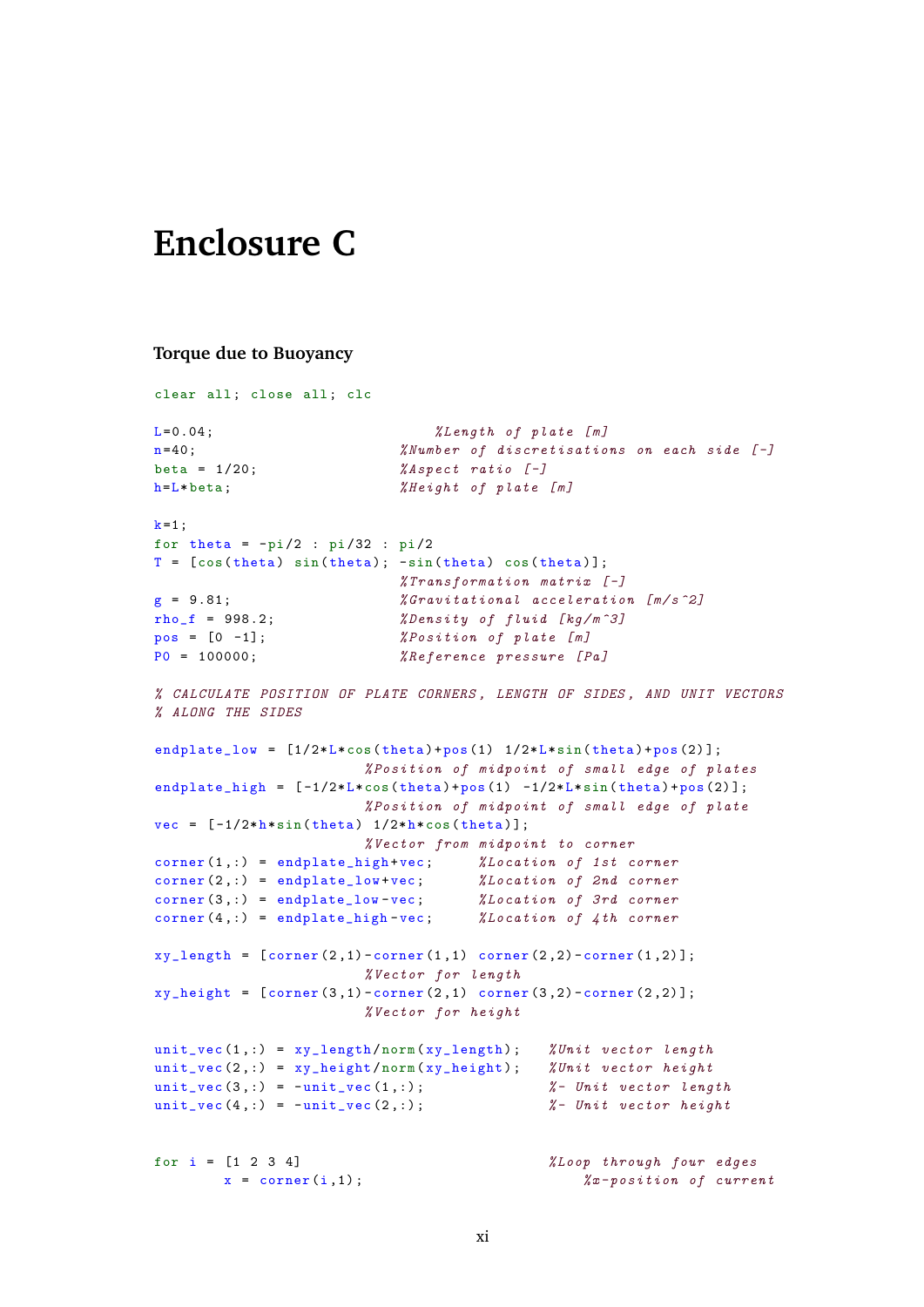```
corner
       y = corner(i, 2); <br> \frac{y - position of current}{y}corner
       if i == 1 || i == 3dx = L/n; \sqrt[n]{Cell length}X = L; \text{X Length of edge}else
       dx = h/n;  \sqrt[n]{Cell length}X = h; \text{XLength of edge}end
   num_x = 0; <br> % Research numerator in cpxden_x = 0; \chi Reset denominator in cpx
   num_y = 0; <br> % Research numerator in cpuden_y = 0; \text{%} Reset denominator in cpy
       for q = 1/2 * dx : dx : X-1/2 * dxpos\_point = [x + unit\_vec(i,1)*q y + unit\_vec(i,2)*q];% Position of current point
       P = P0 + rho_f * (-g) * pos\_point(2); <br> %Pressure at current pointnormal = [unit\_vec(i,2) -unit\_vec(i,1)];% Area normal vector for
                                            % current point
       Fp = dx * normal * P;   % x = x * p   % x = x * p   x * p   x * p   x * p   y * p   y * p   y * p   y * p   y * p   y * p   y * p   y * p   y * p   y * p   y * p   y * p   y * p   y * p   y * p   y * p   y * p   y * p   y * p   y * p   Fp\_local = T*Fp ; <br> %Transformer to localcoordinates
       pos_point_local = T*( pos_point -pos) ';% Position on location coords .
       if i == 1 || i == 3num_x = num_x + pos\_point\_local(1) * Fp\_local(2);% Numerator in cpx
           den_x = den_x + Fp\_local(2); <br> \%Denominator in cpxnum_y = 0;   \frac{N}{W}   \frac{N}{W}   \frac{npy}{W}den_y = 0; \text{\%} Denominator in copyelse
           num_x = 0; <br> % Numerator in cpxden_x = 0; \text{\%}Denominator in cpxnum_y = num_y + pos\_point\_local(2) * Fp\_local(1);% Numerator in cpy
           den_y = den_y + Fp\_local(1); <br> \%Denominator in cyend
       Fp_{\text{v}}vec(i, :) = Fp;   %Save force vector
   end
       cp(i, :) = [num_x/den_x num_y/den_y]; % Calculate cp
end
   cp(isnan (cp)) = 0;cp\_vec(k) = sum(cp(:,1))/4;theta\_vec(k) = theta;k = k+1;
end
```